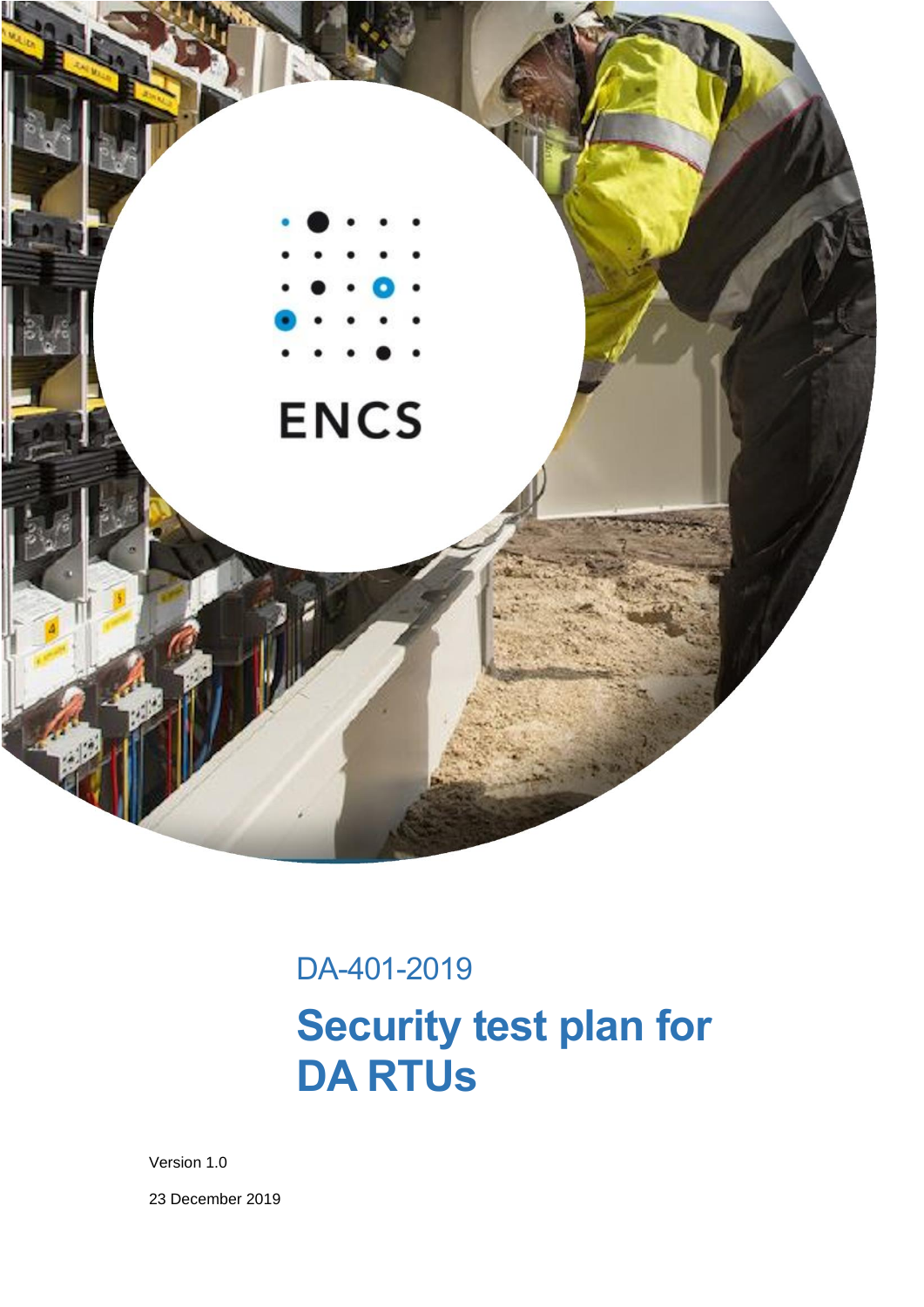

This document was produced in the ENCS program on Security Architectures. This program support ENCS members in selecting and implementing technical security measures for systems and their components. The document is part of a series of requirements available through the ENCS portal [\(https://encs.eu/documents\)](https://encs.eu/documents):

| Smart<br>metering                 | DA-301-2019: Security requirements for procuring smart meters and data<br>concentrators                                                                                                                                                                                                                                                                                        |
|-----------------------------------|--------------------------------------------------------------------------------------------------------------------------------------------------------------------------------------------------------------------------------------------------------------------------------------------------------------------------------------------------------------------------------|
| <b>Distribution</b><br>automation | DA-101-2019: Security risk assessment for distribution automation systems<br>DA-201-2019: Security architecture for distribution automation systems<br>DA-301-2019: Security requirements for procuring distribution automation RTUs<br>DA-390-2019: Market survey on distribution automation RTU security<br>DA-401-2019: Security test plan for distribution automation RTUs |
| Substation<br>automation          | DA-101-2019: Security risk assessment for substation automation systems<br>DA-201-2019: Security architecture for substation automation systems<br>DA-301-2019: Security requirements for procuring substation gateways<br>DA-302-2019: Security requirements for procuring IEDs<br>DA-303-2019: Security requirements for procuring HMI software                              |
| <b>Electric</b><br>vehicles       | EV-101-2019: Security risk assessment for EC charging infrastructure<br>EV-201-2019: Security architecture for EV charging infrastructure<br>EV-301-2019: Security requirements for procuring EV charging stations<br>EV-401-2019: Security test plan for EV charging stations                                                                                                 |

This document is shared under the Traffic Light Protocol classification:

#### **TLP White – public**



The European Network for Cyber Security (ENCS) is a non-profit member organization that brings together critical infrastructure stake owners and security experts to deploy secure European critical energy grids and infrastructure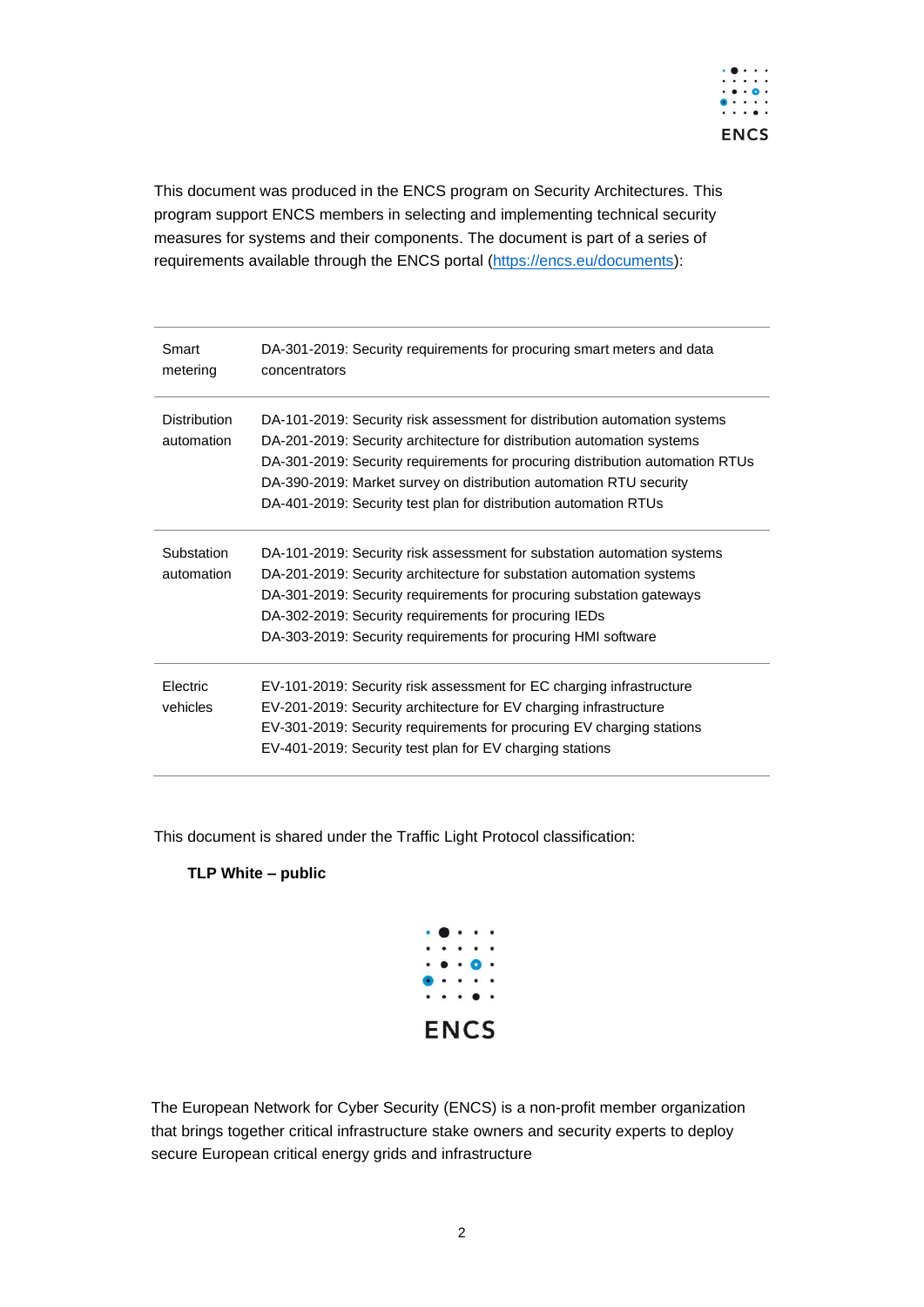

# <span id="page-2-0"></span>**Version History**

| Date             | <b>Version</b> | <b>Description</b>                                               |
|------------------|----------------|------------------------------------------------------------------|
| 25 October 2019  | 0.1            | Initial draft                                                    |
| 4 December 2019  | 0.2            | Update after workshop on 25 November                             |
| 23 December 2019 | 1.0            | Final version in member project on procuring<br>secure equipment |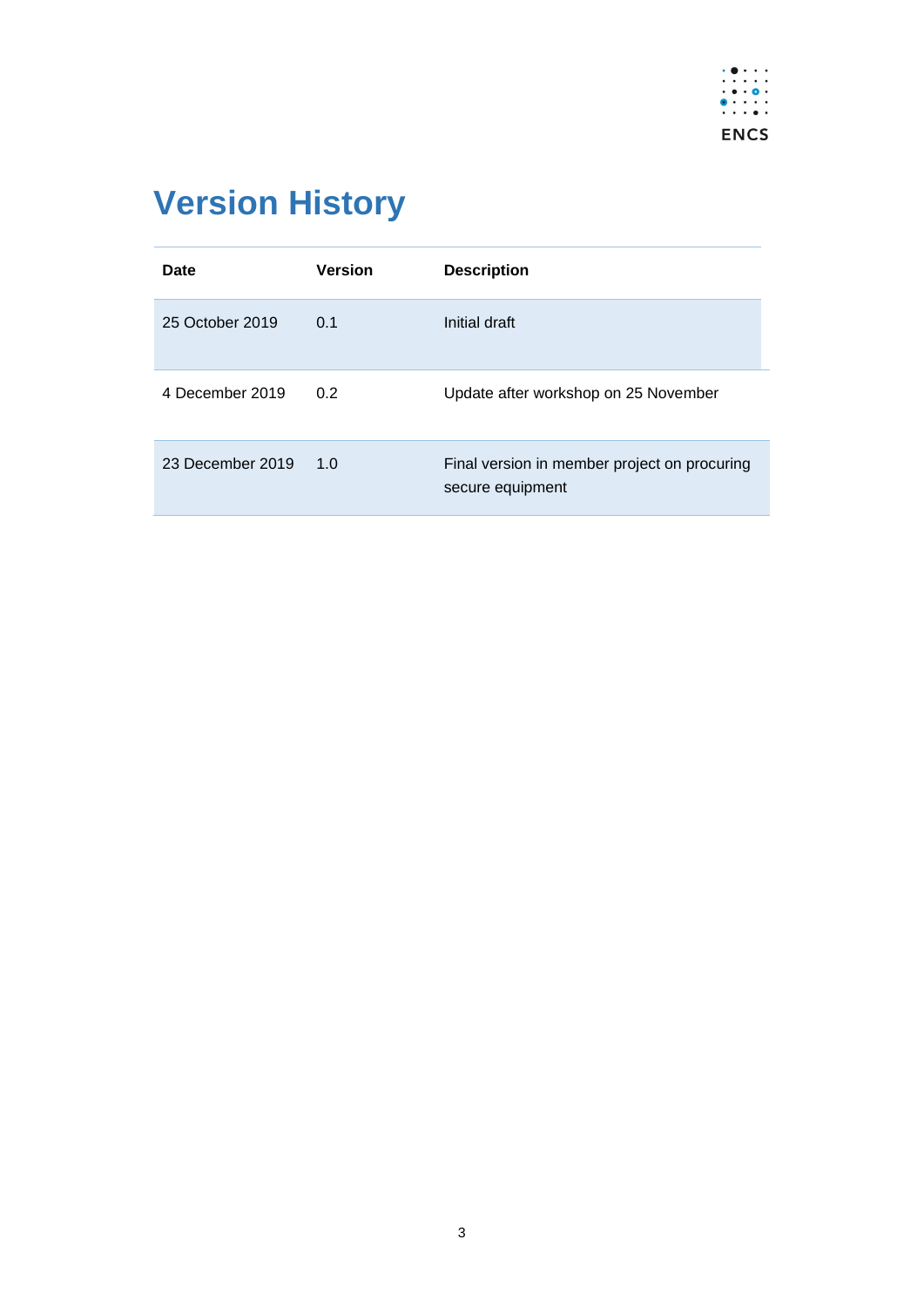

### **Table of Contents**

| 1              |       |  |
|----------------|-------|--|
|                | 1.1   |  |
| $\overline{2}$ |       |  |
|                | 2.1   |  |
|                | 2.2   |  |
|                | 2.2.1 |  |
|                | 2.2.2 |  |
| 3              |       |  |
|                | 3.1   |  |
|                | 3.1.1 |  |
|                | 3.1.2 |  |
|                | 3.2   |  |
|                | 3.2.1 |  |
|                | 3.2.2 |  |
|                | 3.2.3 |  |
| 4              |       |  |
|                |       |  |
|                |       |  |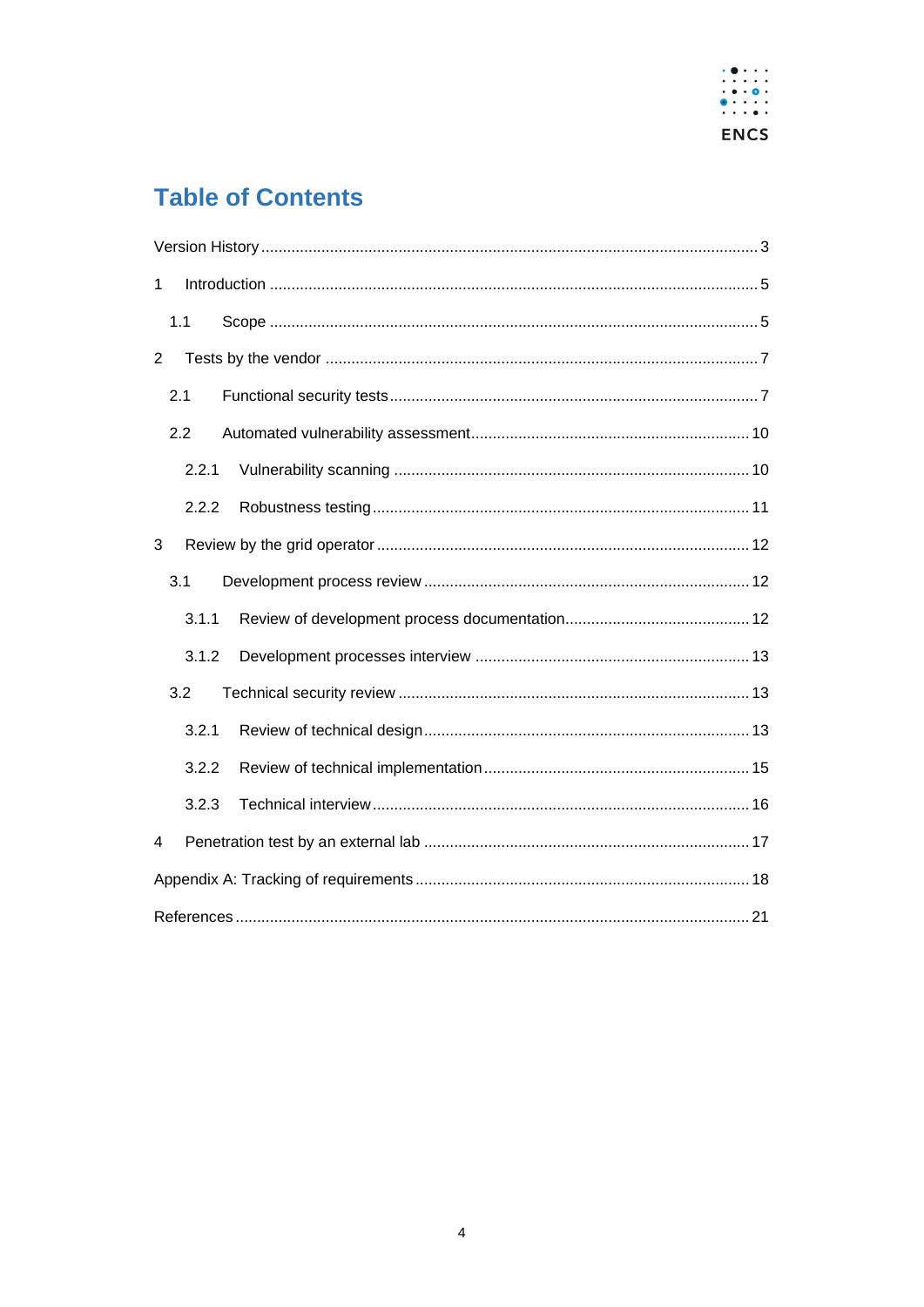

# <span id="page-4-0"></span>**1 Introduction**

This document provides a plan to test distribution automation (DA) remote terminal units (RTUs) against the security requirements that ENCS has developed [1].

When the requirements are used, the need arises to evaluate the RTU against the requirements. Most procurement processes include acceptance testing to make sure that the selected RTU meets all requirements. This document provides a standardized test plan to evaluate the RTU against the security requirements in [1].

By standardizing the test plan, the test results can be more easily shared between grid operators. The vendor of the RTU can perform security tests according to the test plan and then use the test report to show compliance in all tenders that use the security requirements. This reduces the cost of testing and can give grid operators assurance in advance that there are RTUs meeting the requirements.

The test plan consists of three phases:

- 1. Functional tests and a vulnerability assessment by the vendor, usually performed during development;
- 2. A review of development processes and security design by the grid operator, usually performed during selection;
- 3. A penetration test by an external lab, usually performed after the RTU has been selected.

The term 'test' is used broadly to cover any evaluation activities, including interviews and reviews.

### <span id="page-4-1"></span>**1.1 Scope**

The test plan covers the security requirements in [1].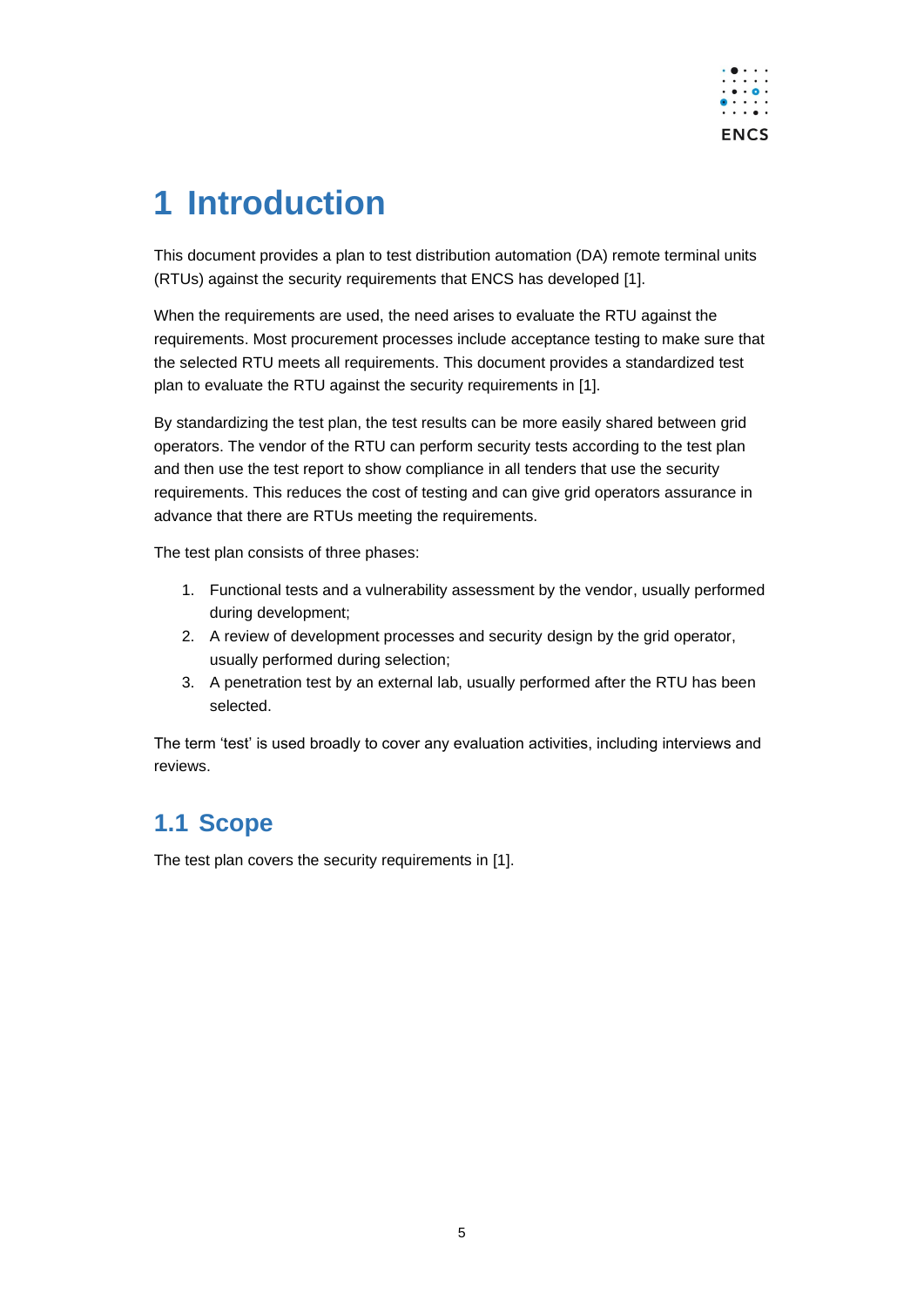

### **Using the test plan**

The test plan is part of a bigger approach to creating secure systems, both when building new systems and when updating existing systems. It consists of the following steps:

- 1. Perform a **security risk assessment** to understand the threats to the system and the impact these can have. An assessment of the risks to a typical distribution automation systems is available in [2].
- 2. Design a **security architecture** that selects technical security measures to mitigate the risks. Measures are chosen for the whole system, as this is usually more effective than choosing measures per component. The architecture can act as a blueprint for system integrators and the departments maintaining the system. A recommended security architecture for distribution automation systems is available in [3].
- 3. Derive **security requirements for components** from the security architecture that can be used to develop or procure the components. Security requirements for distribution automation RTUs are available in [1].
- 4. **Test the components** to check that they meet the security requirements. In a procurement process, such tests should be part of the selection phase. This document provides a test plan to test against the requirements in [1].
- 5. **Test the system** once it is deployed to check that it is implemented according to the architecture and mitigates the risks. The configuration of the network and devices can be checked using a technical audit. Mitigation of the risks can be checked using penetration and red team tests simulating the threats.

These steps ensure that a secure system is delivered. After that it still needs to be operated securely. Processes and procedures should be set up for securely maintaining the system, managing keys and passwords and responding to incidents.

To ensure the consistent quality of the processes and procedures, it is recommended to use an information security management system, for instance based on the ISO/IEC 27001 [4]. To support this, the architecture is organized to match the security objectives in ISO/IEC 27001 Annex A.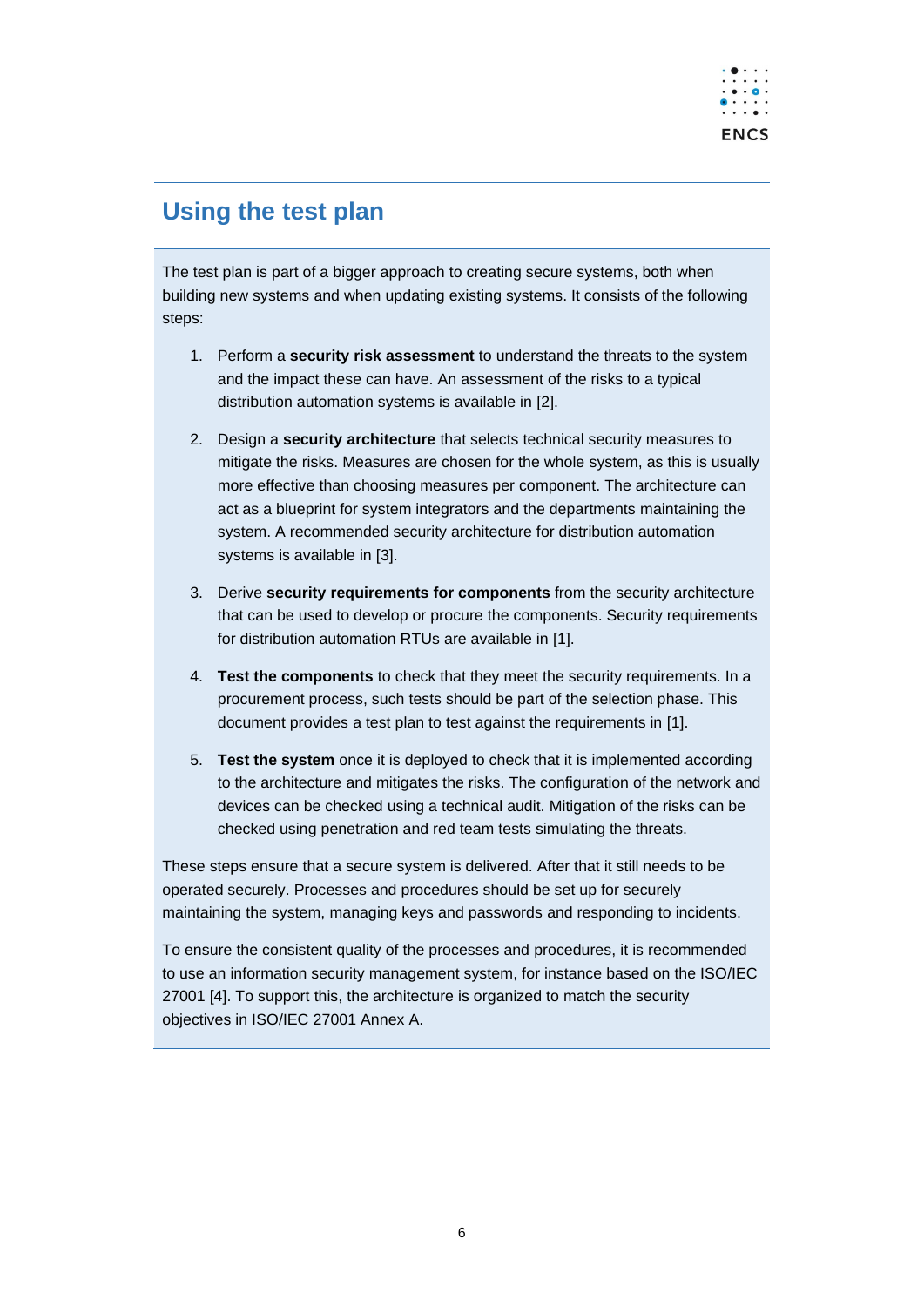

# <span id="page-6-0"></span>**2 Tests by the vendor**

The test plan requires the vendor to perform all routine tests, that is the functional security tests and an automated vulnerability assessment. This is the most cost-effective way to perform these tests and ensures they can be run on each firmware release.

The full test reports should be made available to the grid operator for review (see Section [3.2.2\)](#page-14-0). The grid operator can request further evidence from a test case, such as logs and traffic captures, that show that the test case was passed.

### <span id="page-6-1"></span>**2.1 Functional security tests**

The vendor should check the implementation of the requirements in [Table 1](#page-6-2) against the security design. They should at least run the test cases listed.

| <b>Requirement</b>                                                                        | <b>Required test cases</b>                                                                                                                                                                                                                                                                                                       |
|-------------------------------------------------------------------------------------------|----------------------------------------------------------------------------------------------------------------------------------------------------------------------------------------------------------------------------------------------------------------------------------------------------------------------------------|
| <b>AC7-RTU: Centrally</b><br>managed, role-based<br>access control for local<br>engineers | Check that the RTU can be integrated with a central<br>access control system<br>Check that new roles can be added to the RTU<br>$\bullet$<br>Check that the privileges of roles can be changed<br>$\bullet$<br>Check that local accounts can be used to log in<br>when the RTU cannot reach the central access<br>control server |
| AC8-RTU: Static access<br>rights between RTUs at<br>different locations                   | Check that access privileges for RTUs at different<br>locations are enforced                                                                                                                                                                                                                                                     |
| AC9-RTU: Machine-to-<br>machine authentication for<br>the SCADA system at the<br>network  | Check that the SCADA system can authenticate with<br>$\bullet$<br>the authentication mechanism specified in the<br>documentation<br>Check that authentication attempts with invalid<br>credentials are rejected                                                                                                                  |
| AC10-RTU: Machine-to-<br>machine authentication for                                       | Check that the central system can authenticate with<br>the authentication mechanism specified in the<br>documentation                                                                                                                                                                                                            |

<span id="page-6-2"></span>*Table 1: Functional test cases that the vendor should perform.*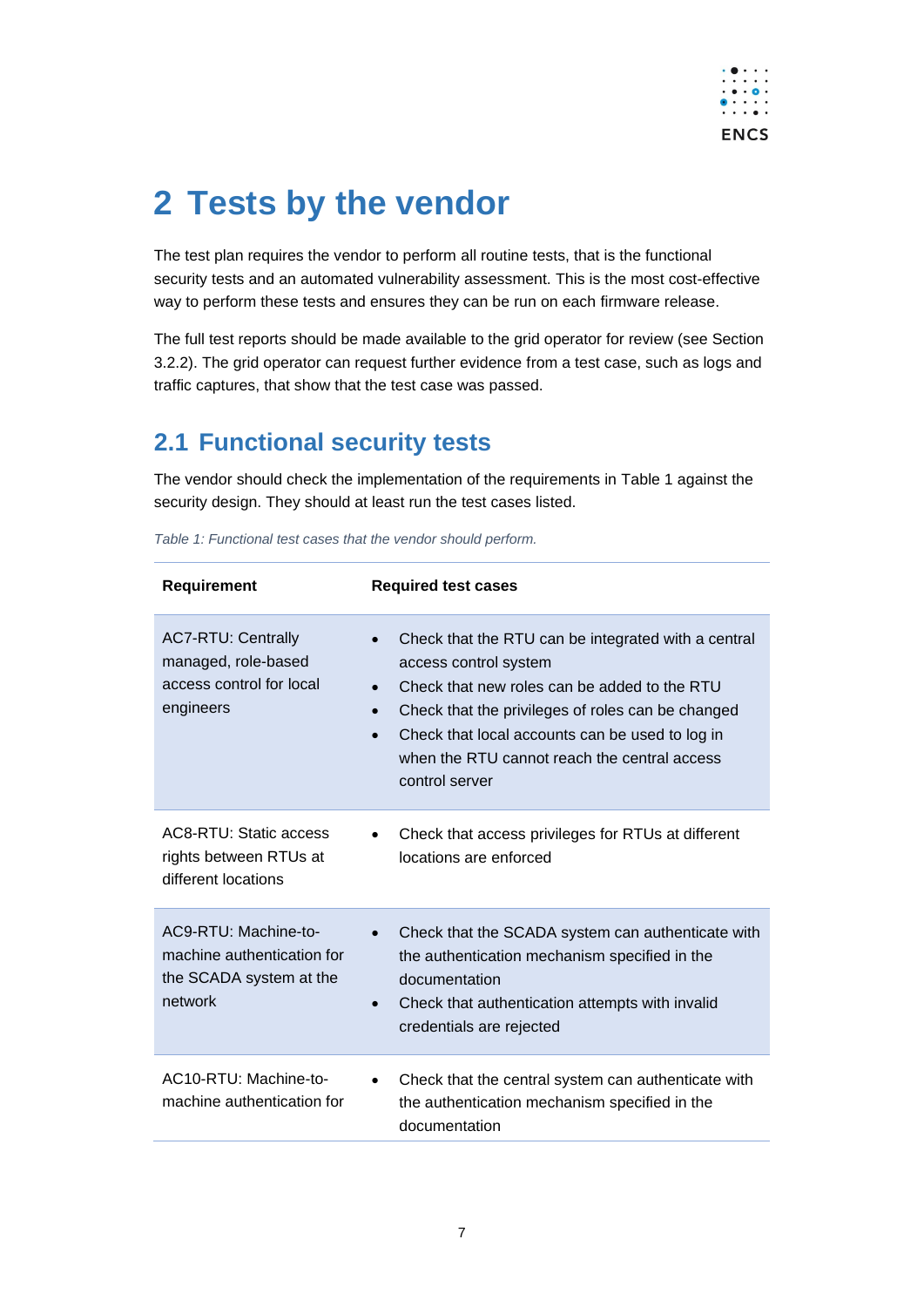

| the central maintenance<br>system                                                         | Check that authentication attempts with invalid<br>$\bullet$<br>credentials are rejected                                                                                                                                                                                                                                                                                                                                                                                                                                                                                                                                                       |
|-------------------------------------------------------------------------------------------|------------------------------------------------------------------------------------------------------------------------------------------------------------------------------------------------------------------------------------------------------------------------------------------------------------------------------------------------------------------------------------------------------------------------------------------------------------------------------------------------------------------------------------------------------------------------------------------------------------------------------------------------|
| <b>AC11-RTU: Authentication</b><br>using individual passwords<br>for local engineers      | Check that it is possible to log in with a valid<br>$\bullet$<br>password<br>Check that the password is not shown<br>$\bullet$<br>Check that a log in attempt with an invalid password<br>$\bullet$<br>is rejected<br>Check that no information about the existence of an<br>account is leaked after a failed login attempt<br>Check that it is possible to block access after<br>several failed login attempts<br>Check that sessions are automatically closed when<br>$\bullet$<br>they are inactive for a configurable time                                                                                                                 |
| AC12-RTU: Machine-to-<br>machine authentication<br>between RTUs at different<br>locations | Check that RTUs can authenticate with the<br>authentication mechanism specified in the<br>documentation<br>Check that authentication attempts with invalid<br>credentials are rejected                                                                                                                                                                                                                                                                                                                                                                                                                                                         |
| <b>CR2-RTU: Updating keys</b><br>and credentials                                          | Check that the passwords or keys used to<br>$\bullet$<br>authenticate the SCADA system (AC9-RTU) can be<br>updated<br>Check that the passwords or keys used to<br>authenticate the central maintenance system (AC10-<br>RTU) can be updated<br>Check that the (local) passwords used to<br>authenticate engineers (AC11-RTU) can be updated<br>Check that the passwords or keys used to<br>authenticated other RTUs (A12-RTU) can be<br>updated<br>Check that the keys used to verify firmware<br>signatures (OP10-RTU) can be updated<br>Check that the keys used for communication<br>security (CM1-RTU, CM2-RTU) can be remotely<br>updated |
| OP1-RTU: Future-proof<br>design                                                           | Check how much memory and computing power the<br>RTU is using under normal operations                                                                                                                                                                                                                                                                                                                                                                                                                                                                                                                                                          |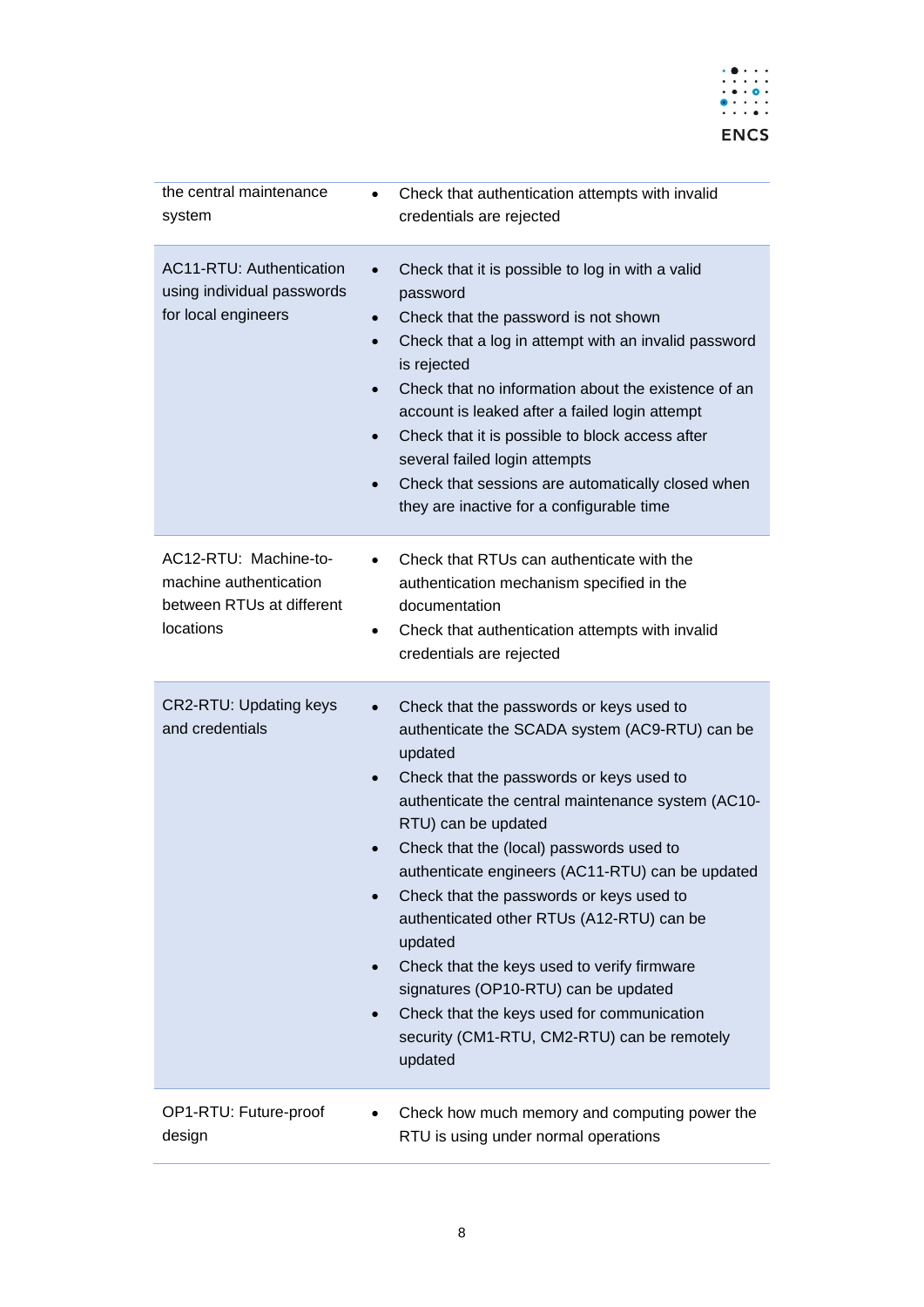

|                                        | Check that the RTU can support connections using<br>$\bullet$<br>AES 256 for communication with the SCADA system<br>and central system<br>If elliptic curve cryptography is used, check that the<br>RTU can use keys of length at least 512 bits for<br>setting up connections to the SCADA system and<br>central system<br>If RSA is used, check that the RTU can use keys of<br>length at least 4096 bits for setting up connections<br>to the SCADA system and central system                     |
|----------------------------------------|------------------------------------------------------------------------------------------------------------------------------------------------------------------------------------------------------------------------------------------------------------------------------------------------------------------------------------------------------------------------------------------------------------------------------------------------------------------------------------------------------|
| OP4-RTU: Recovery from                 | Check that the RTU can be recovered to its normal                                                                                                                                                                                                                                                                                                                                                                                                                                                    |
| configuration                          | configuration from a project file                                                                                                                                                                                                                                                                                                                                                                                                                                                                    |
| OP5-RTU: Security events               | Check that the RTU logs the following security<br>events in a local log:<br>Successful authentications<br>1.<br>2. Failed authentication attempts<br>3. Firmware uploads<br>Successful firmware updates<br>4.<br>5. Failed firmware updates<br>Changing the system time<br>6.<br>7. Booting the device<br>Shutting down the device<br>8.<br>Changing keys or credentials<br>9.<br>10. Failed attempts to change keys or credentials<br>11. Changes to user accounts<br>12. Changes to authorizations |
| OP6-RTU: Collecting                    | Check that the RTU can export the security logs                                                                                                                                                                                                                                                                                                                                                                                                                                                      |
| security events                        | over the syslog protocol                                                                                                                                                                                                                                                                                                                                                                                                                                                                             |
| OP7-RTU: Protecting<br>security events | Check that user access to the security logs is<br>restricted<br>Check that the RTU security log is rolling                                                                                                                                                                                                                                                                                                                                                                                           |
| OP9-RTU: Batched, remote               | Check that it is possible to remotely update the                                                                                                                                                                                                                                                                                                                                                                                                                                                     |
| firmware updates                       | firmware                                                                                                                                                                                                                                                                                                                                                                                                                                                                                             |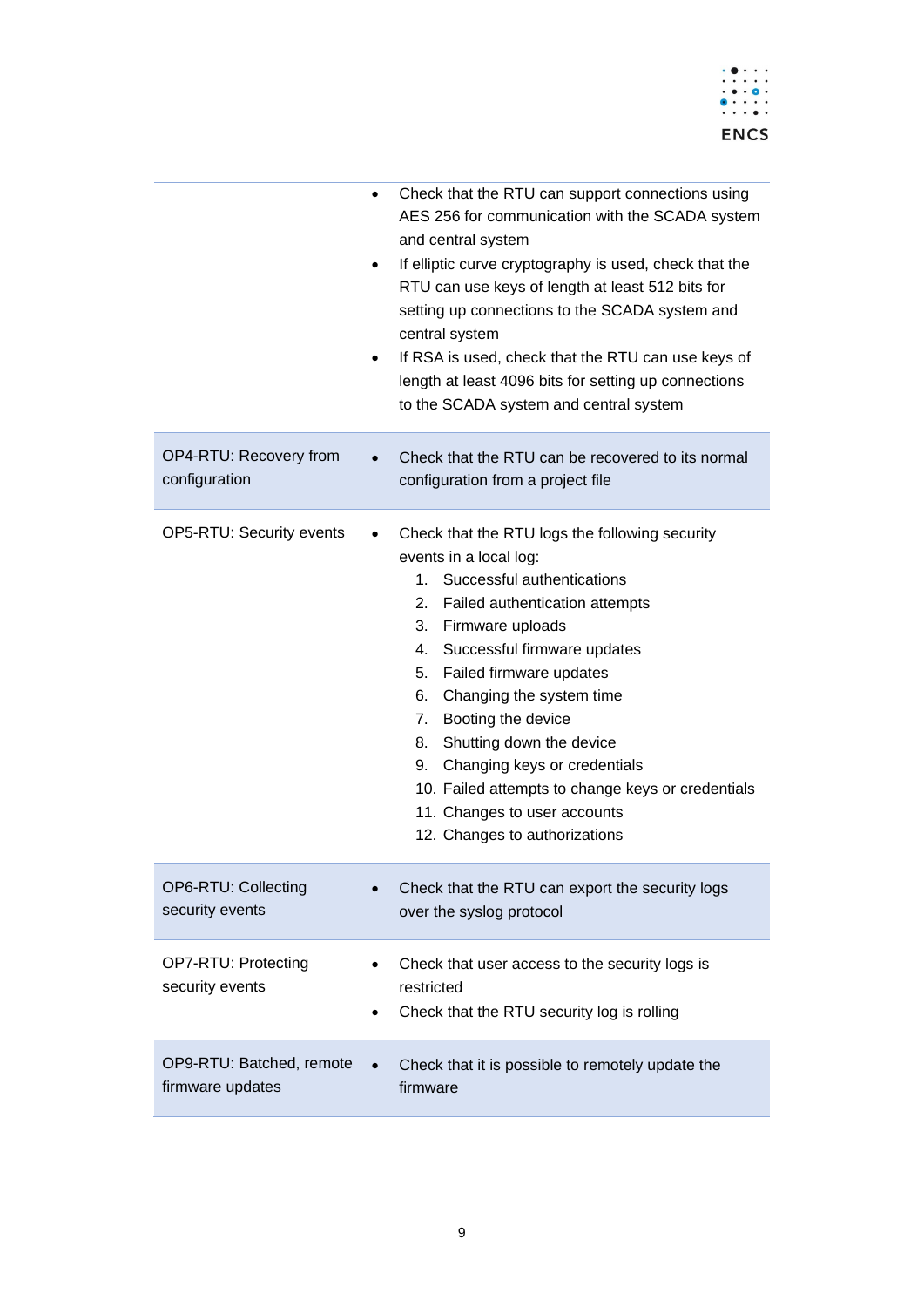

OP10-RTU: Verification of firmware signatures before installation

- Check that the RTU accepts firmware updates with valid signatures
- Check that the RTU rejects firmware updates with invalid signatures

### <span id="page-9-0"></span>**2.2 Automated vulnerability assessment**

The vendor should perform a vulnerability assessment to check if the RTU has any known vulnerabilities through vulnerability scanning or suffers from input validation or resilience issues through robustness testing.

#### <span id="page-9-1"></span>2.2.1 Vulnerability scanning

During vulnerability scanning, automated scanners are run on the RTU, both on the WAN interface and on any local IP-based interfaces. The scanner report is then checked according to the test cases in [Table 2.](#page-9-2)

| Requirement                                                                  | <b>Test cases</b>                                                                                                                                           |
|------------------------------------------------------------------------------|-------------------------------------------------------------------------------------------------------------------------------------------------------------|
| CR1-RTU: Strong<br>cryptographic keys and<br>algorithms                      | Check that all cryptographic algorithms, used in e.g.<br>SSH or TLS, are according to the requirement                                                       |
| OP11-RTU: Hardening                                                          | Check that only the documented network services<br>are open<br>Check that only the required user accounts are.<br>active                                    |
| OP12-RTU: Known<br>vulnerabilities                                           | Check that the RTU does not have any outdated<br>applications, libraries, or communication protocols<br>installed for which there are known vulnerabilities |
| <b>CM1-RTU: Confidentiality</b><br>and integrity of network<br>communication | Check that all network services discovered on the<br>WAN are protected using the network security<br>measures defined in the security design                |

<span id="page-9-2"></span>*Table 2: Test cases for vulnerability scanning.*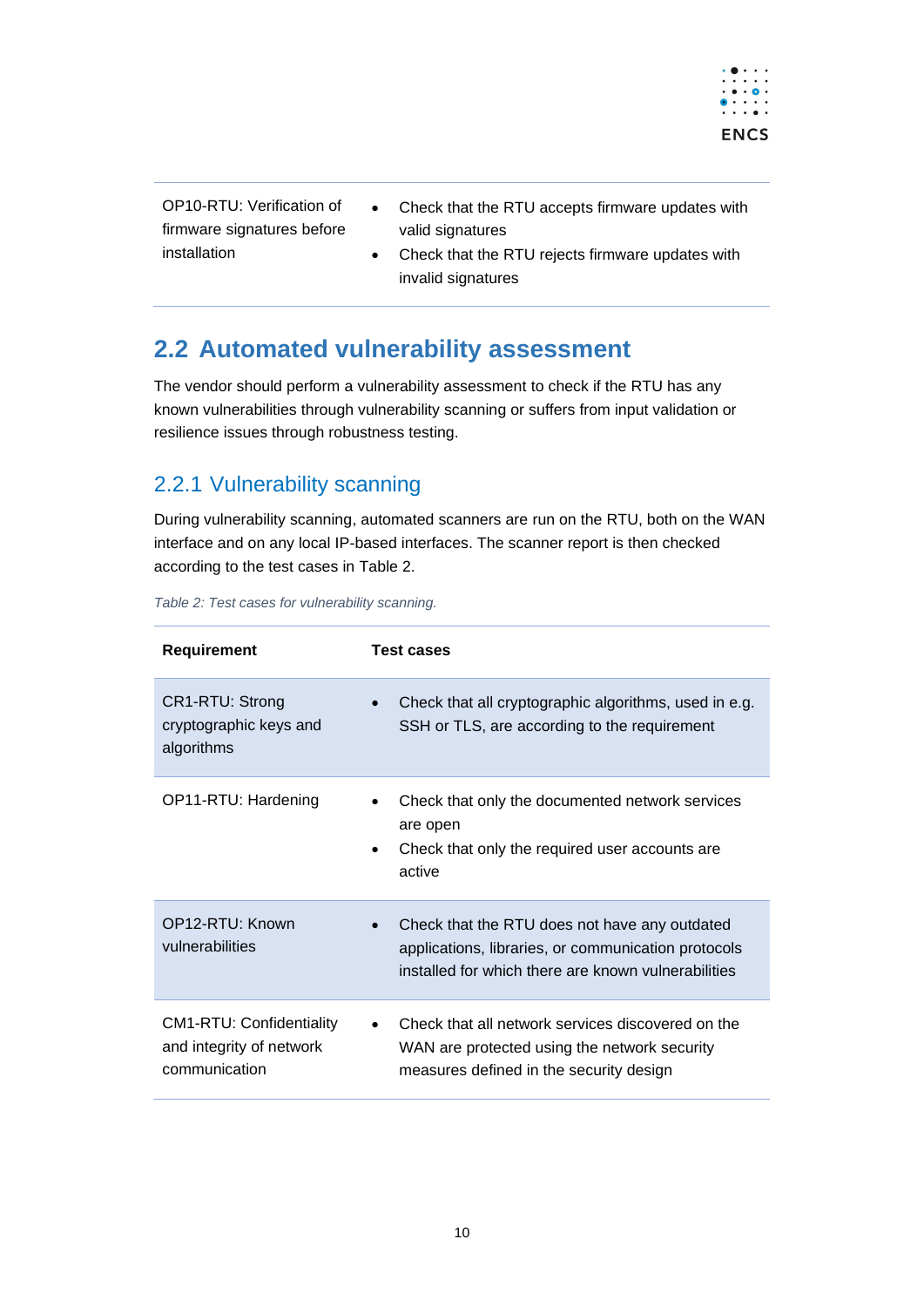

#### <span id="page-10-0"></span>2.2.2 Robustness testing

Robustness testing checks for input validation issues through fuzzing or resilience errors through flooding using the tests cases in [Table 3.](#page-10-1) It is recommended to also fuzz the implementation of the IEC 60870-5-104 protocol, although this is not mandatory.

<span id="page-10-1"></span>*Table 3: Test cases for robustness testing.*

| <b>Requirement</b>         | <b>Test cases</b>                                                                                                                                                                                                      |
|----------------------------|------------------------------------------------------------------------------------------------------------------------------------------------------------------------------------------------------------------------|
| OP13-RTU: Input validation | Fuzzing of the TCP/IP stack<br>$\bullet$<br>Fuzzing of the TLS implementation<br>$\bullet$<br>If the RTU has a web interface: scanning for known<br>$\bullet$<br>web vulnerabilities using a web vulnerability scanner |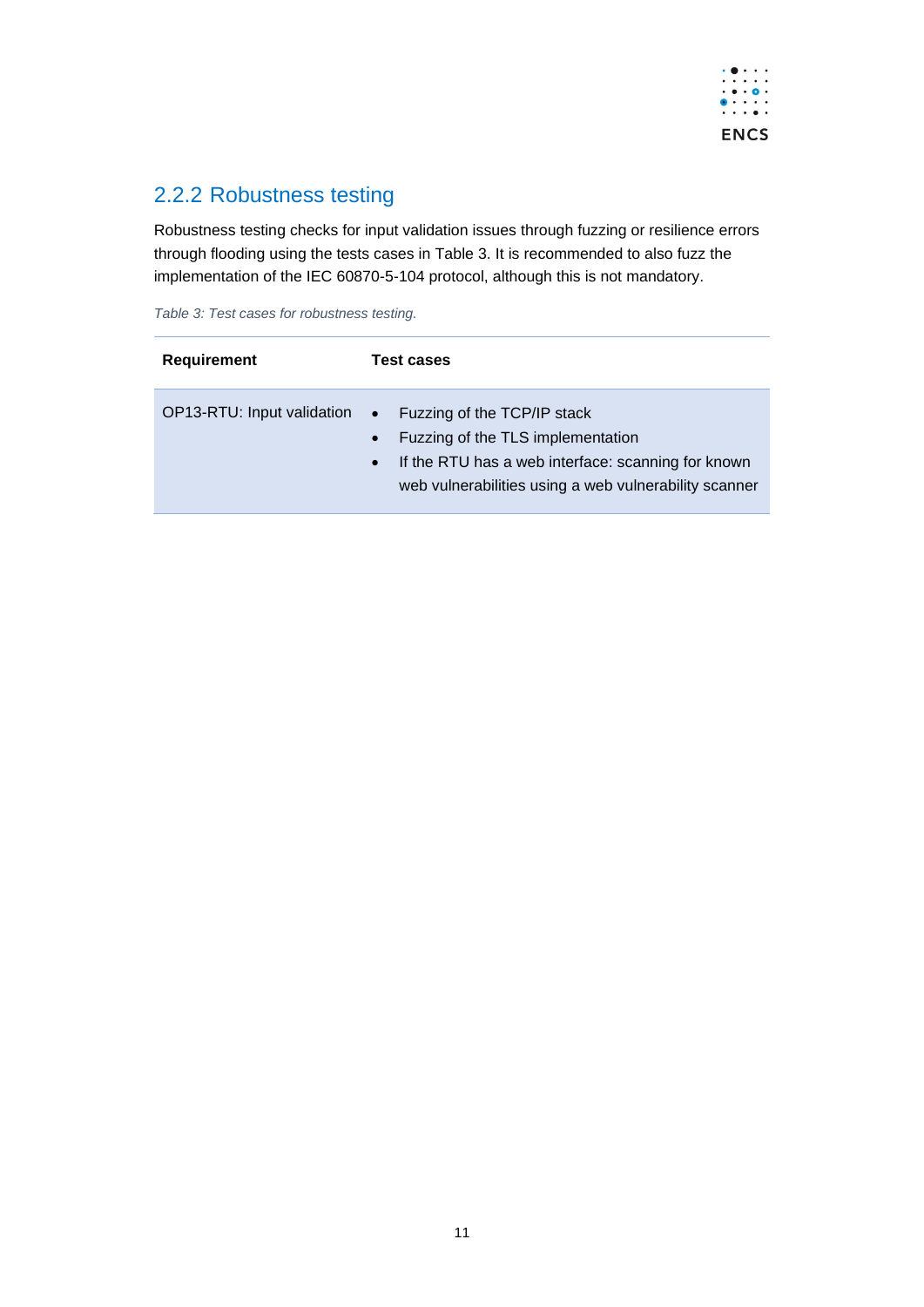

# <span id="page-11-0"></span>**3 Review by the grid operator**

The grid operator reviews the security of the RTU based on documentation and interviews. The review includes both the development processes and security design. The grid operator may ask external parties to support in performing the review.

### <span id="page-11-1"></span>**3.1 Development process review**

The assessment of development processes checks that the vendor has implemented all required measures for secure development. It is conducted in two steps. First, vendors are asked to deliver documentation on their processes and the grid operator reviews it. Second, the grid operator asks follow-up questions in an interview.

#### <span id="page-11-2"></span>3.1.1 Review of development process documentation

For the vendor documentation review, vendors are required to deliver the documentation in [Table 4.](#page-11-3) The grid operator then checks that the processes documented include the required security measures.

| Requirement                                     | Documentation to be provided                                                                                                                                                                                                                                                     |
|-------------------------------------------------|----------------------------------------------------------------------------------------------------------------------------------------------------------------------------------------------------------------------------------------------------------------------------------|
| <b>SD1-RTU: Secure</b><br>programming practices | Secure coding guidelines<br>Training program for developers<br>Description of process for code reviews<br>Description of issue tracking method and tools<br>Description of version control method and tools<br>Description of compiler security settings for the RTU<br>firmware |
| SD2-RTU: Security testing<br>during development | Security test plan for the RTU<br>Test reports for firmware version evaluated                                                                                                                                                                                                    |
| SD3-RTU: Support for<br>acceptance testing      | No documentation required                                                                                                                                                                                                                                                        |
| SD4-RTU: Secure<br>configuration guidelines     | Secure configuration guidelines                                                                                                                                                                                                                                                  |

<span id="page-11-3"></span>*Table 4: Documentation the vendor must provide for the assessment of development processes.*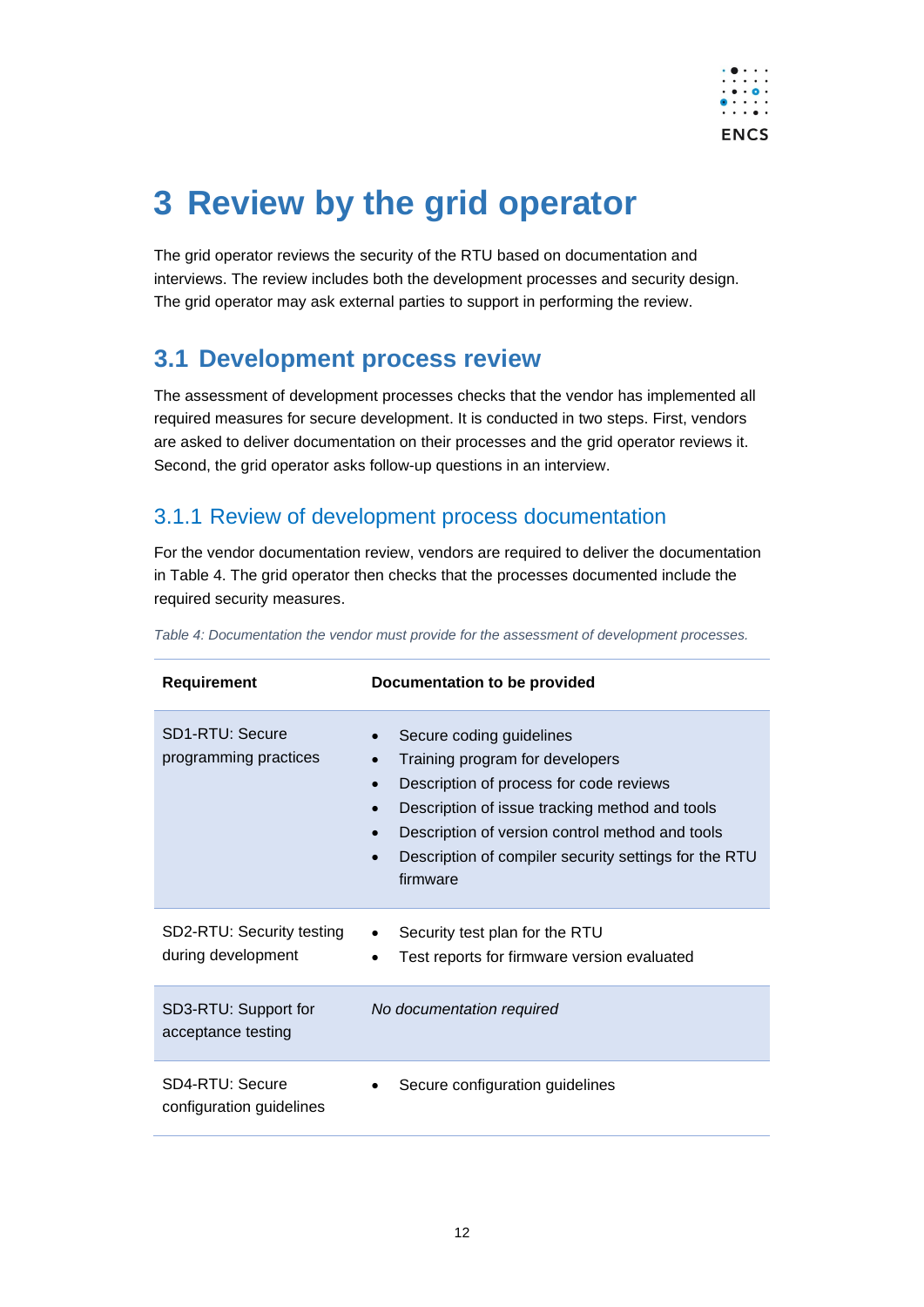

| SD5-RTU: Vulnerability<br>handling        | Description of process for vulnerability handling<br>$\bullet$<br>Examples of vulnerability notifications<br>$\bullet$                |
|-------------------------------------------|---------------------------------------------------------------------------------------------------------------------------------------|
| SR1-RTU: Protection of<br>customer assets | ISO/IEC 27001 certificate<br>Statement of applicability for certification<br>$\bullet$<br>Summary of the risk assessment<br>$\bullet$ |

#### <span id="page-12-0"></span>3.1.2 Development processes interview

After reviewing the documentation, the vendor has provided, the grid operator asks follow-up questions on the development processes in an interview. The interview takes at least two hours. The vendor is responsible for ensuring the right staff is available to answer questions. It is recommended they include at least:

- Someone responsible for secure development processes;
- Developers working on the RTU;
- A security officer responsible for the ISMS.

### <span id="page-12-1"></span>**3.2 Technical security review**

Grid operators review the technical security design following the same approach as for the development processes. First documentation is gathered from the vendor and reviewed. Then additional questions are asked in an interview.

#### <span id="page-12-2"></span>3.2.1 Review of technical design

For the technical design review, vendors are required to deliver the documentation listed in [Table 5.](#page-12-3) The grid operator checks that according to this documentation, the security design meets the requirements.

| <b>Requirement</b>                                                                        | Documentation to be provided                                                                                                                                                                        |
|-------------------------------------------------------------------------------------------|-----------------------------------------------------------------------------------------------------------------------------------------------------------------------------------------------------|
| <b>AC7-RTU: Centrally</b><br>managed, role-based<br>access control for local<br>engineers | Description of centralized access control method<br>$\bullet$<br>Description of role-based access control method<br>$\bullet$<br>List of default users with their roles and privileges<br>$\bullet$ |

<span id="page-12-3"></span>*Table 5: Documentation the vendor must provide for the review of technical documentation.*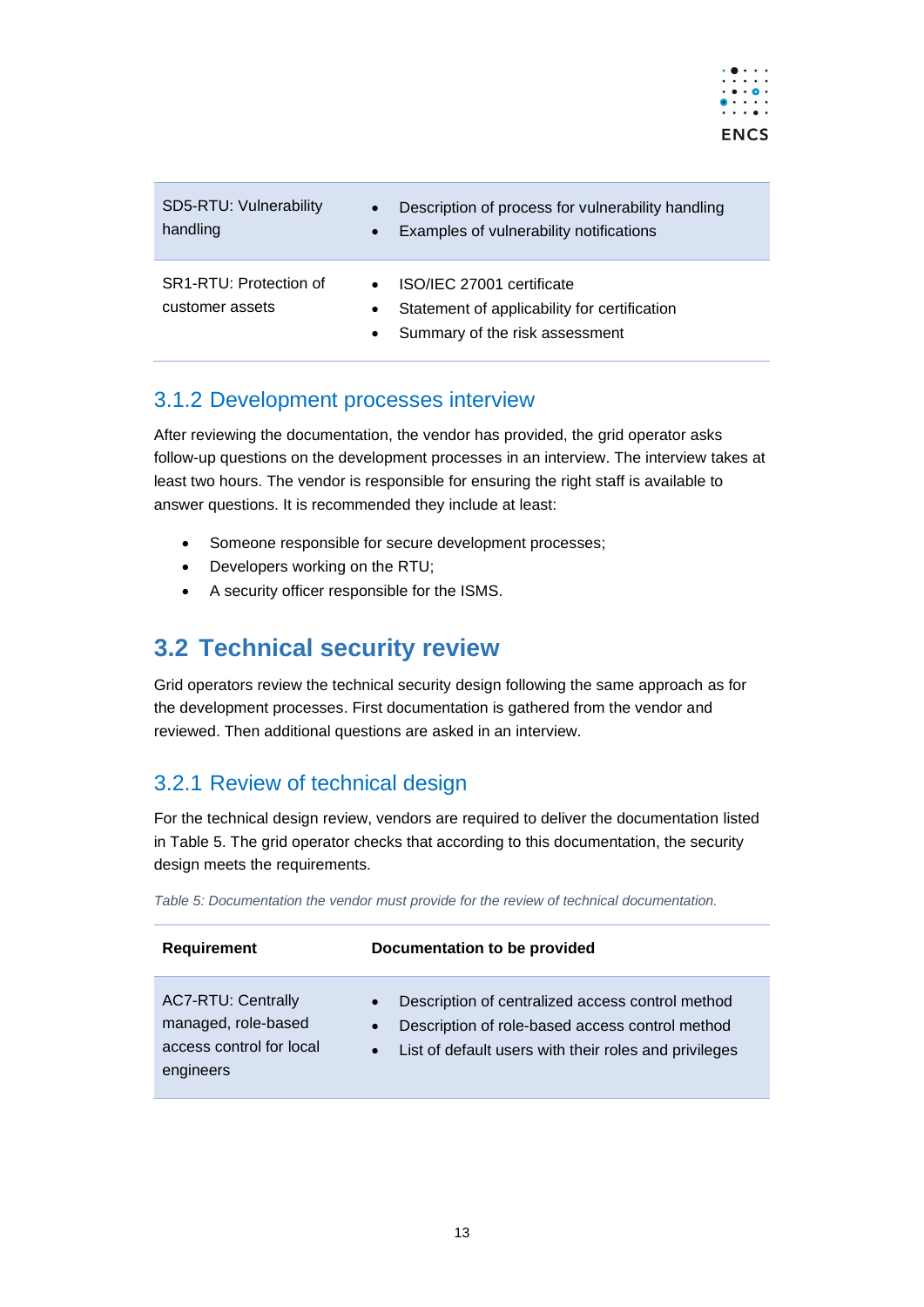

| <b>AC8-RTU: Static access</b><br>rights between RTUs at<br>different locations            | Description of access privileges of other RTUs and<br>$\bullet$<br>locations                                                                                                                                                                                                              |
|-------------------------------------------------------------------------------------------|-------------------------------------------------------------------------------------------------------------------------------------------------------------------------------------------------------------------------------------------------------------------------------------------|
| AC9-RTU: Machine-to-<br>machine authentication for<br>the SCADA system at the<br>network  | Description of authentication method for the SCADA<br>system                                                                                                                                                                                                                              |
| AC10-RTU: Machine-to-<br>machine authentication for<br>the central maintenance<br>system  | Description of authentication method for the central<br>system                                                                                                                                                                                                                            |
| <b>AC11-RTU: Authentication</b><br>using individual passwords<br>for local engineers      | Description of authentication method for local<br>engineers                                                                                                                                                                                                                               |
| AC12-RTU: Machine-to-<br>machine authentication<br>between RTUs at different<br>locations | Description of authentication method for RTUs at<br>other locations (if applicable)                                                                                                                                                                                                       |
| CR1-RTU: Strong<br>cryptographic keys and<br>algorithms                                   | Cryptographic algorithms and key lengths used,<br>including those for:<br>Password hashing (AC11-RTU)<br>$\circ$<br>Verifying firmware signatures (OP9-RTU)<br>$\circ$<br>Communication security (CM1-RTU)<br>$\circ$<br>Random number generator used, including method<br>for seeding it |
| CR2-RTU: Remote key<br>updates                                                            | Description of remote password and key update<br>process                                                                                                                                                                                                                                  |
| OP1-RTU: Future-proof<br>design                                                           | Hardware specification including<br>Processor<br>$\circ$<br>RAM memory<br>$\circ$<br>Persistent memory (e.g. flash)<br>$\circ$                                                                                                                                                            |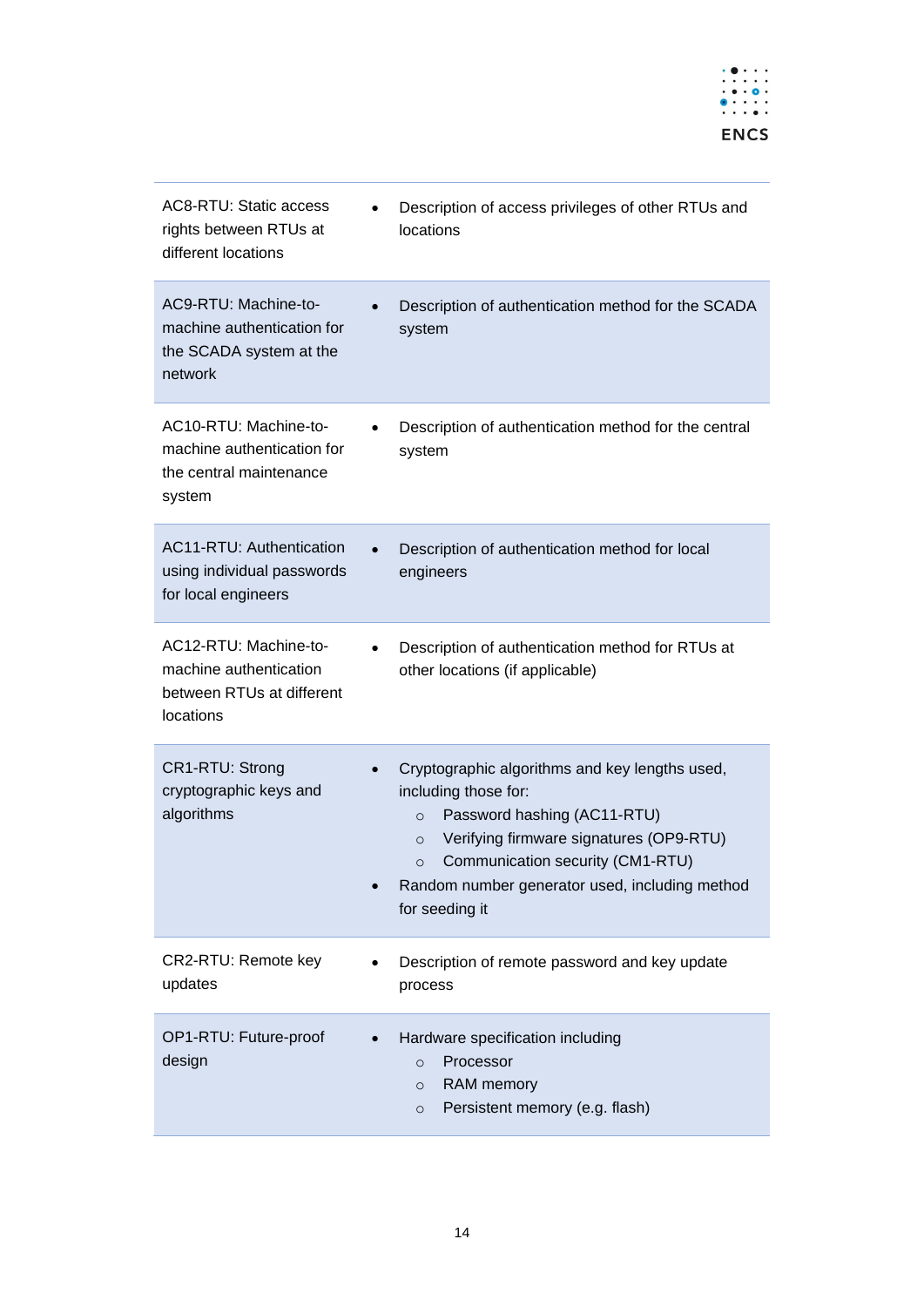

| OP5-RTU: Security events                                                     | List of security events logged by the RTU                                                                                                  |
|------------------------------------------------------------------------------|--------------------------------------------------------------------------------------------------------------------------------------------|
| OP7-RTU: Protecting<br>security events                                       | Description of measures taken to protect the security<br>logs                                                                              |
| OP10-RTU: Verification of<br>firmware signatures before<br>installation      | Description of the firmware update process,<br>including the algorithms used for firmware signature<br>verification                        |
| OP11-RTU: Hardening                                                          | List of user accounts with their use<br>List of network services with their use<br>List of hardware interfaces with their use              |
| OP12-RTU: Known<br>vulnerabilities                                           | List of third-party libraries and applications used with<br>their versions                                                                 |
| OP14-RTU: Hardware<br>assisted measures against<br>exploits                  | Description of hardware security features on the<br>RTU processor used<br>Description of the compiler security setting for RTU<br>firmware |
| <b>CM1-RTU: Confidentiality</b><br>and integrity of network<br>communication | Description of encryption and authentication<br>measures for all protocols on the WAN                                                      |
| <b>CM2-RTU: Restrict direct</b><br>communication between<br><b>RTUs</b>      | Description of measures taken to restrict direct<br>communication between RTUs                                                             |
| <b>BC1-RTU: Fail-secure</b><br>design                                        | Description of watchdog implementation                                                                                                     |

### <span id="page-14-0"></span>3.2.2 Review of technical implementation

For the technical implementation review, vendors are required to deliver the reports of the tests in Section [2.](#page-6-0) The grid operator checks that according to the test reports, the security measures are implemented as designed.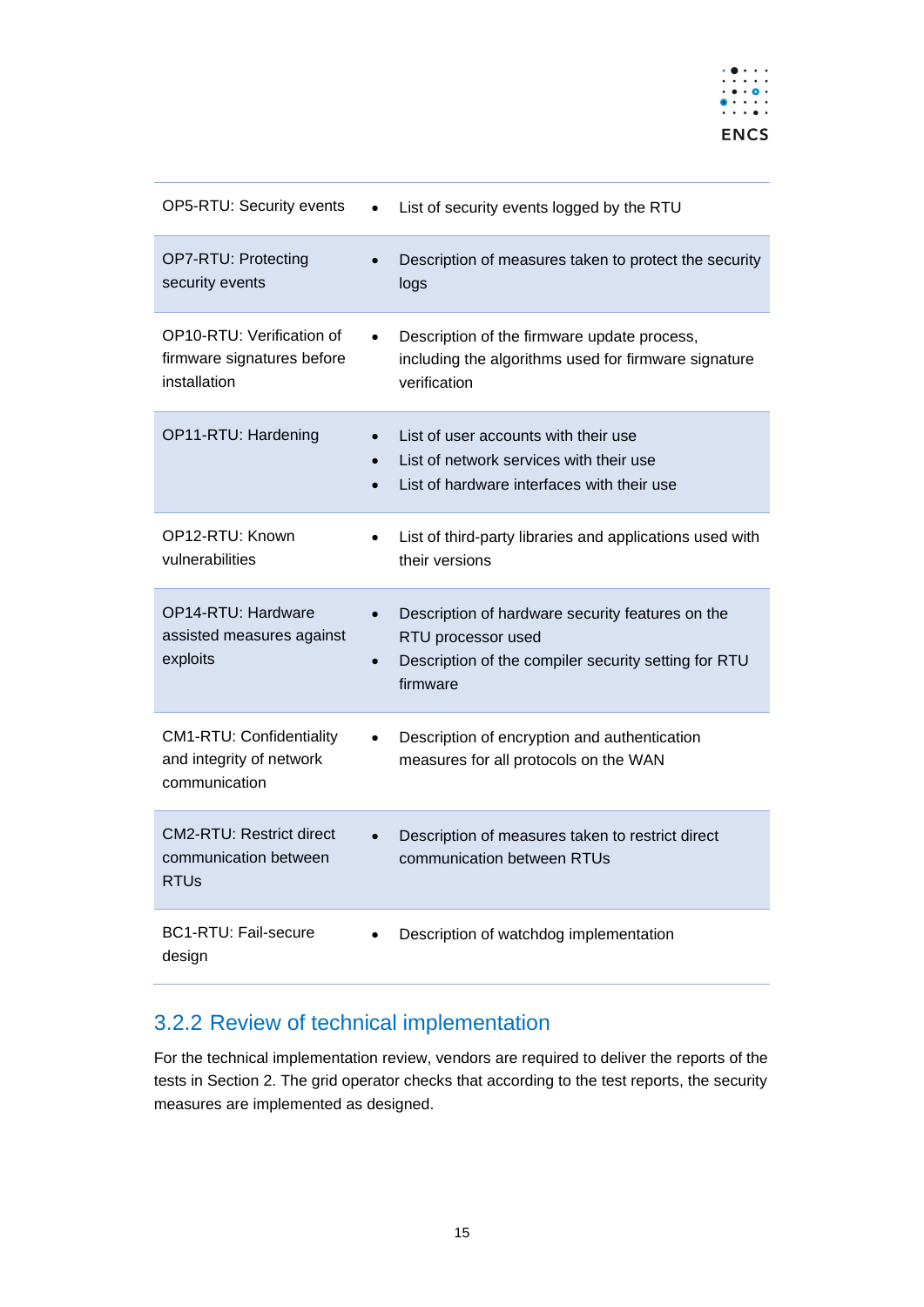

#### <span id="page-15-0"></span>3.2.3 Technical interview

Like for the development processes, the grid operator follows up the documentation review with an interview. The interview takes at least two hours. The vendor is responsible for ensuring the right staff is available to answer questions. It is recommended they include at least:

- The product owner responsible for the security roadmap;
- The architect responsible for the security design;
- Developers responsible for security features.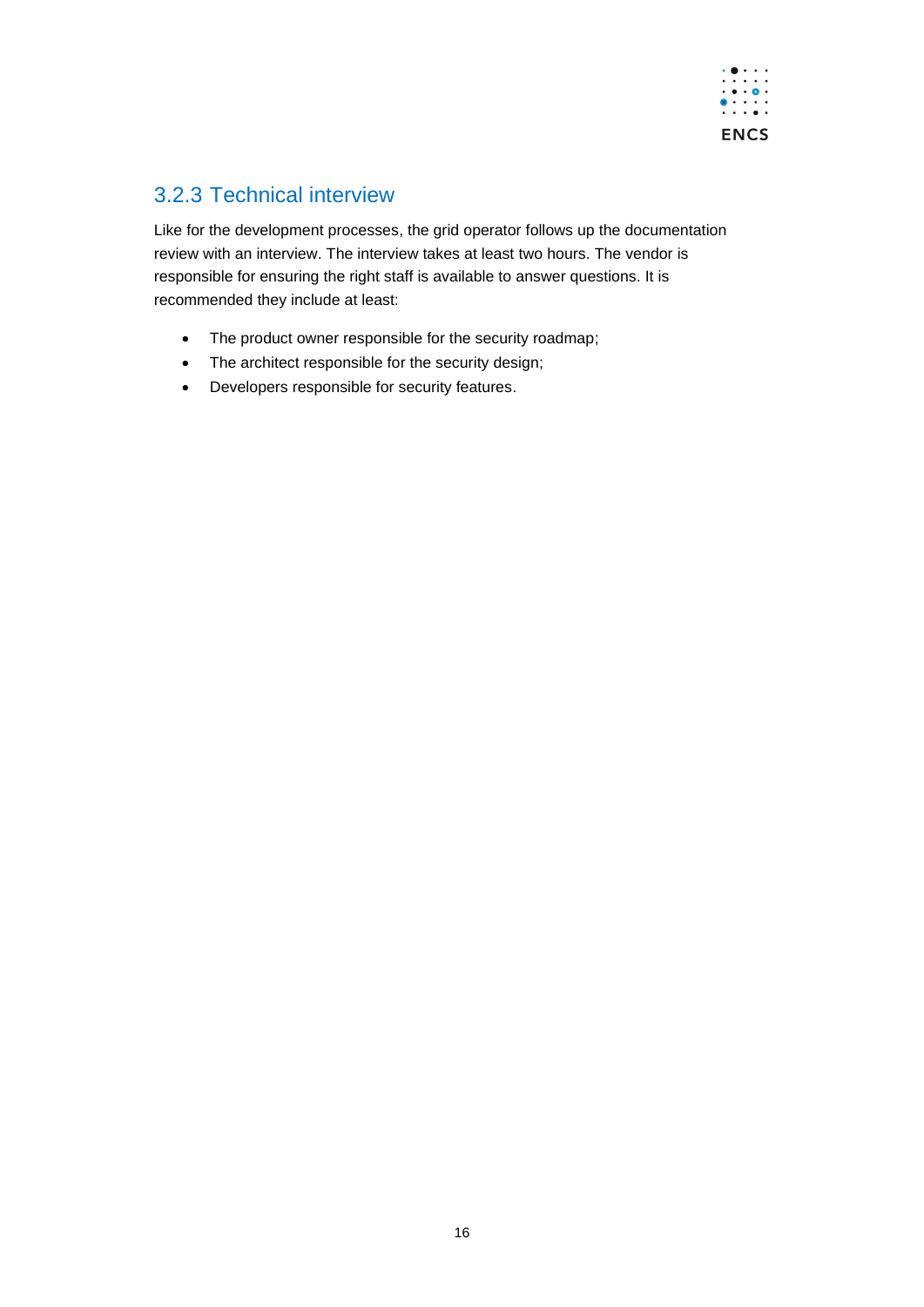

# <span id="page-16-0"></span>**4 Penetration test by an external lab**

After the grid operators have checked the design and implementation of the security measures on paper, the penetration tests check that attackers cannot bypass them.

The test time boxed. Testers are given a fixed number of days to find vulnerabilities. They choose how to spend those days based on an assessment of the security risks. While the requirements-based testing has a broad scope to cover all requirements, the penetration tests go in-depth on the measures where tester expect the highest risks. Testers used the information from the requirements-based tests to assess these risks.

The penetration test should be aimed at bypassing the security measures on the WAN interface. The WAN interface is singled out, because attacks on this interface have the highest impact. They can affect large number of RTUs.

The testers simulate attackers on the WAN interface without the credentials that central systems use to authenticate with the RTU. If a VPN is used, the tester is outside the VPN tunnel. Testers should simulate a professional attacker with access to all known vulnerabilities.

The goal of the tester is to gain unauthorized access to the RTU, e.g. to:

- Send commands to the RTU:
- Install software or firmware on the RTU;
- Make configuration changes to the RTU;
- Read measurement from the RTU

The test should be performed as a white-box test. Testers get full access to the documentation and RTU. Even though the testers simulate attackers without credentials, they should be given the credentials to be able to efficiently track their progress. At least five days should be available for this activity.

The penetration test approach assumes that the WAN security relies on operating system features and standard (e.g. open source) libraries. Testers can then test the WAN security by analyzing how these features and libraries are configured and used. If WAN security relies on code developed by the vendor, for instance if the vendor has implemented their own cryptographic protocols, additional testing is likely required. The additional tests may also include code reviews.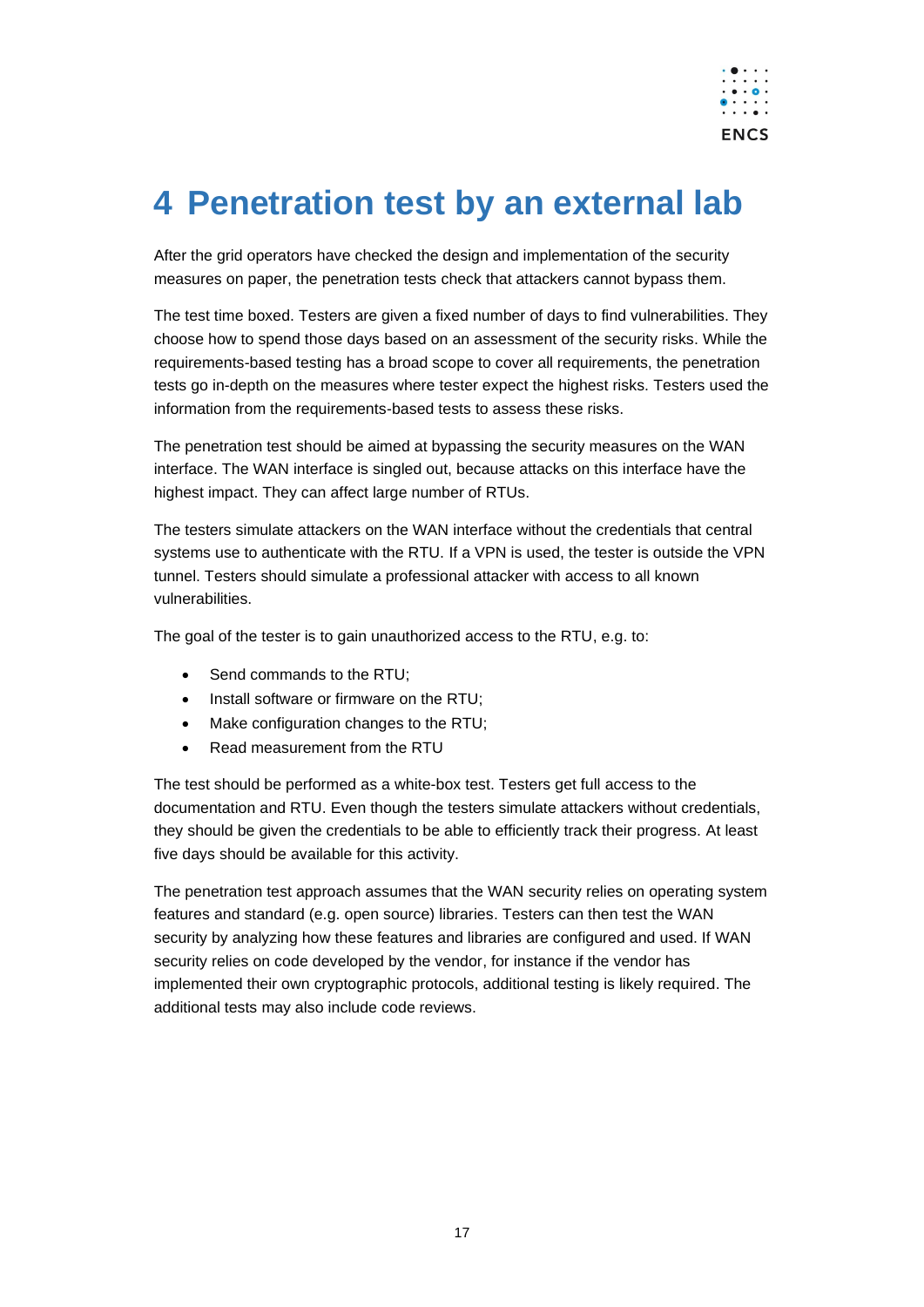

# <span id="page-17-0"></span>**Appendix A: Tracking of requirements**

The table below shows which requirements are checked by which test activities. The penetration test is not included, as it is not aimed at specific requirements.

|                                                                                       | <b>Functional security tests</b> | assessment<br>Automated vulnerability | review<br>Development process | <b>Technical security review</b> |
|---------------------------------------------------------------------------------------|----------------------------------|---------------------------------------|-------------------------------|----------------------------------|
| AC7-RTU: Centrally managed, role-<br>based access control for local<br>engineers      | X                                |                                       |                               | X                                |
| AC8-RTU: Static access rights<br>between RTUs at different locations                  | X                                |                                       |                               | X                                |
| AC9-RTU: Machine-to-machine<br>authentication for the SCADA system<br>at the network  | X                                |                                       |                               | X                                |
| AC10-RTU: Machine-to-machine<br>authentication for the central<br>maintenance system  | X                                |                                       |                               | X                                |
| AC11-RTU: Authentication using<br>individual passwords for local<br>engineers         | X                                |                                       |                               | X                                |
| AC12-RTU: Machine-to-machine<br>authentication between RTUs at<br>different locations | X                                |                                       |                               | X                                |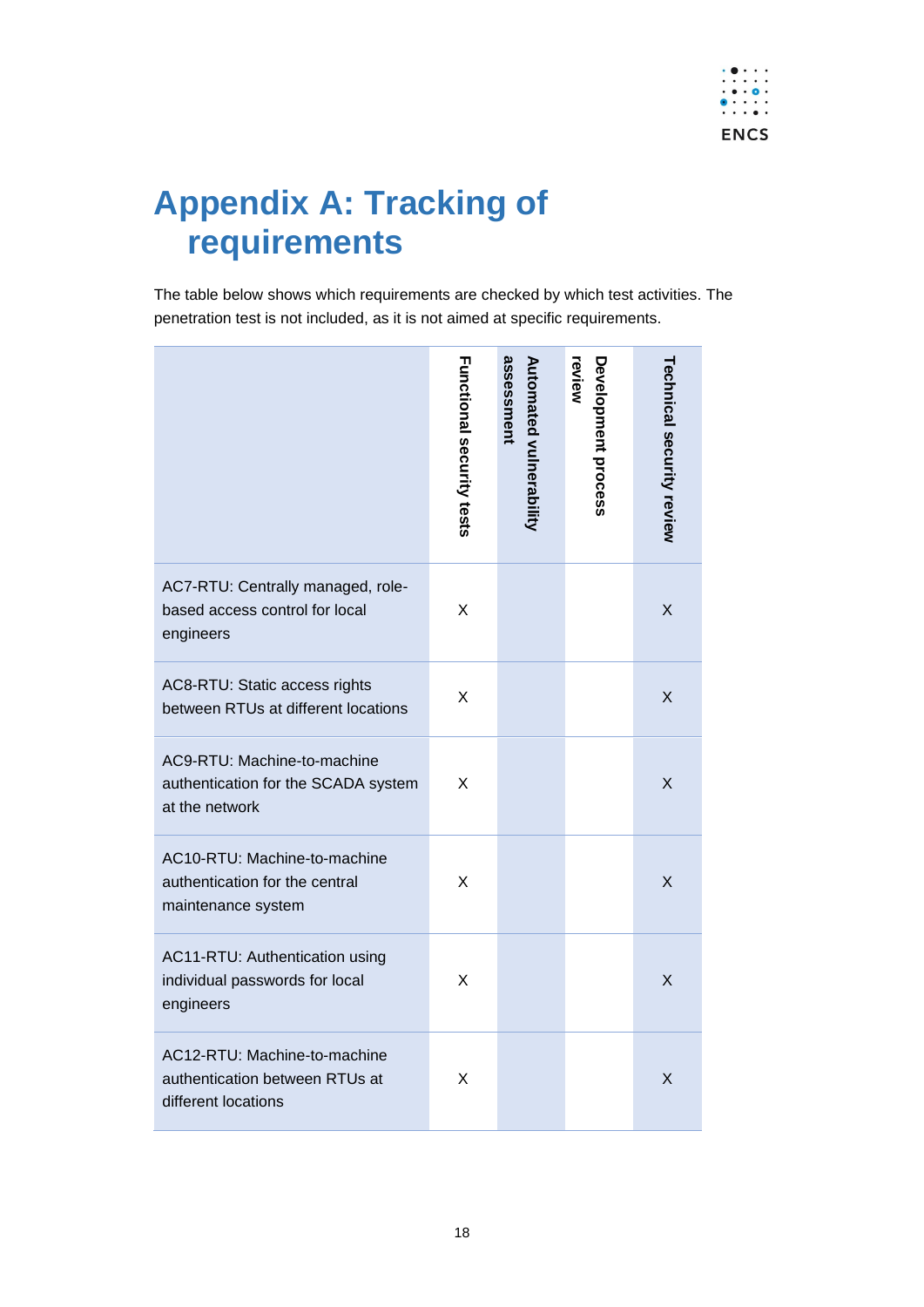|                                                                      | <b>Functional security tests</b> | assessment<br>Automated vulnerability | review<br>Development process | <b>Technical security review</b> |
|----------------------------------------------------------------------|----------------------------------|---------------------------------------|-------------------------------|----------------------------------|
| CR1-RTU: Strong cryptographic keys<br>and algorithms                 |                                  | $\sf X$                               |                               | $\mathsf X$                      |
| CR2-RTU: Updating keys and<br>credentials                            | X                                |                                       |                               | $\sf X$                          |
| OP1-RTU: Future-proof design                                         | X                                |                                       |                               | $\sf X$                          |
| OP4-RTU: Recovery from<br>configuration                              | X                                |                                       |                               | $\sf X$                          |
| OP5-RTU: Security events                                             | X                                |                                       |                               | $\sf X$                          |
| OP6-RTU: Collecting security events                                  | X                                |                                       |                               |                                  |
| OP7-RTU: Protecting security logs                                    | X                                |                                       |                               | $\sf X$                          |
| OP9-RTU: Batched, remote firmware<br>updates                         | Χ                                |                                       |                               | Χ                                |
| OP10-RTU: Verification of firmware<br>signatures before installation | X                                |                                       |                               | X                                |
| OP11-RTU: Hardening                                                  |                                  | X                                     |                               | X                                |
| OP12-RTU: Known vulnerabilities                                      |                                  | X                                     |                               | X                                |
| OP13-RTU: Input validation                                           |                                  | X                                     |                               | X                                |
|                                                                      | 19                               |                                       |                               |                                  |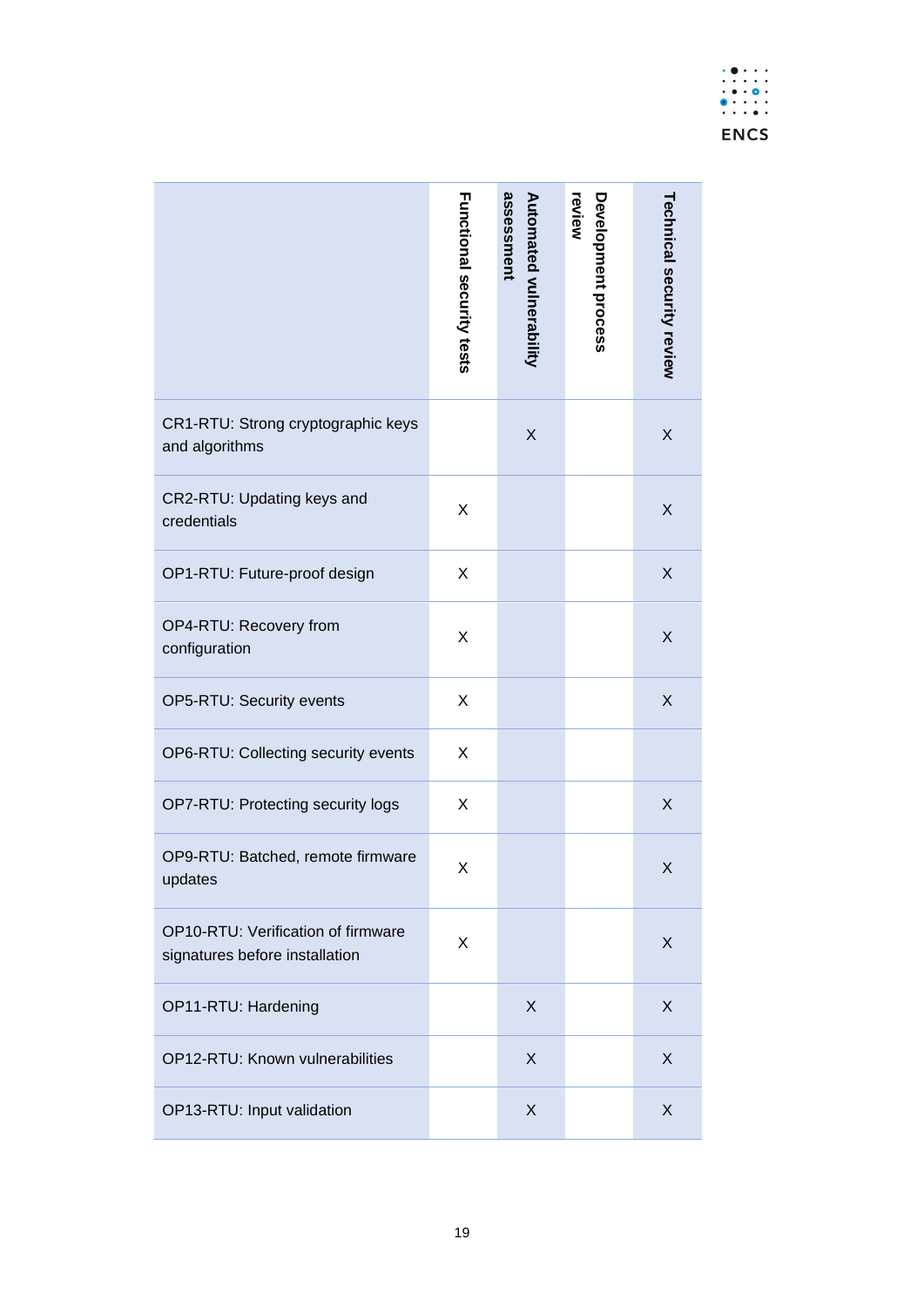|                                                                    | <b>Functional security tests</b> | assessment<br>Automated vulnerability | review<br>Development process | Technical security review |
|--------------------------------------------------------------------|----------------------------------|---------------------------------------|-------------------------------|---------------------------|
| OP14-RTU: Hardware assisted<br>measures against exploits           |                                  |                                       |                               | X                         |
| CM1-RTU: Confidentiality and<br>integrity of network communication |                                  | X                                     |                               | X                         |
| CM2-RTU: Restrict direct<br>communication between RTUs             |                                  |                                       |                               | X                         |
| SD1-RTU: Secure programming<br>practices                           |                                  |                                       | X                             |                           |
| SD2-RTU: Security testing during<br>development                    |                                  |                                       | Χ                             |                           |
| SD3-RTU: Support for acceptance<br>testing                         |                                  |                                       | Χ                             |                           |
| SD4-RTU: Secure configuration<br>guidelines                        |                                  |                                       | Χ                             |                           |
| SD5-RTU: Vulnerability handling                                    |                                  |                                       | X                             |                           |
| SR1-RTU: Protection of customer<br>assets                          |                                  |                                       | Χ                             |                           |
| BC1-RTU: Fail-secure design                                        |                                  |                                       |                               | X                         |
|                                                                    | 20                               |                                       |                               |                           |